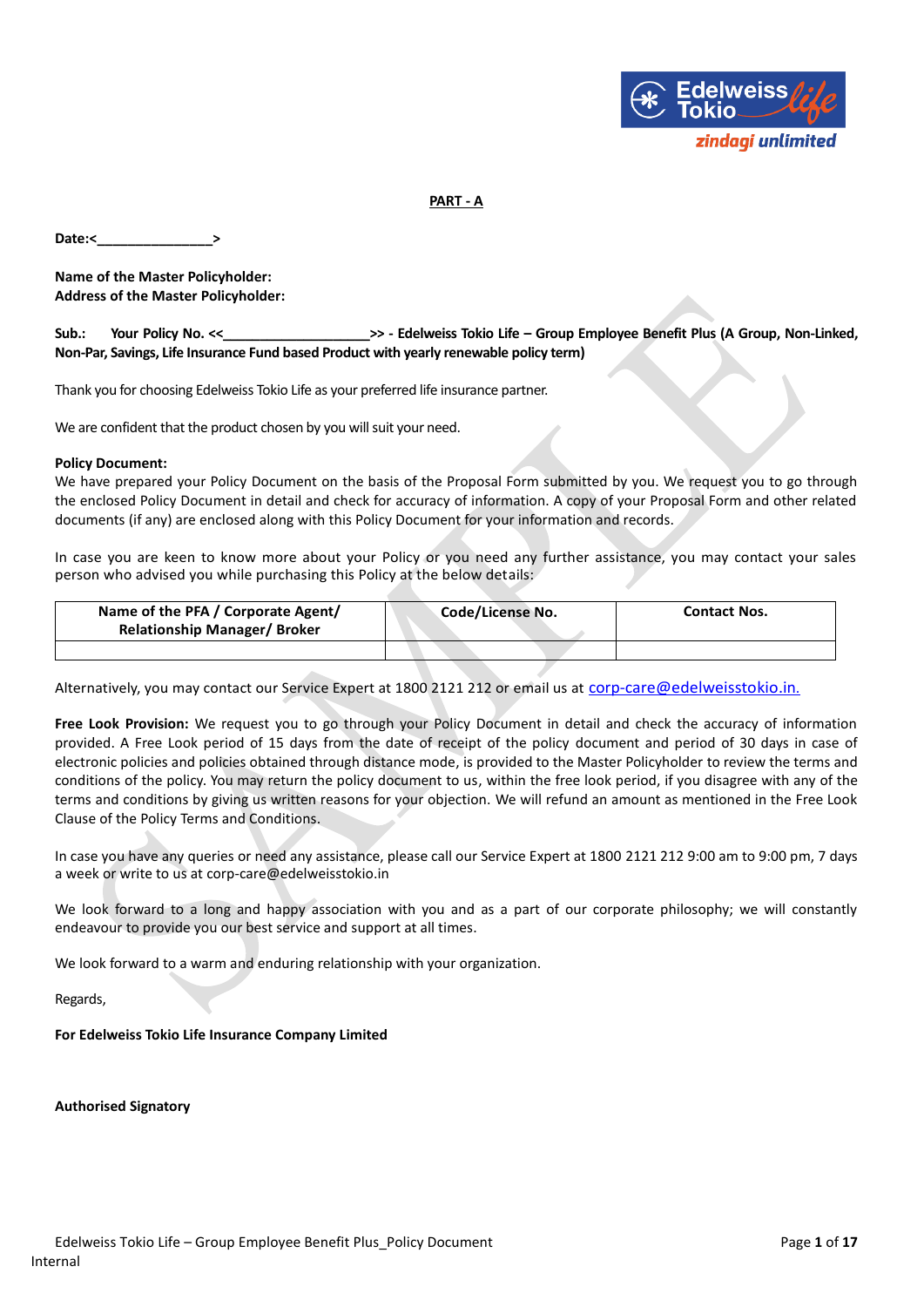# **Edelweiss Tokio Life Insurance Company Limited Registered Office: 6 th Floor, Tower 3, Wing 'B', Kohinoor City, Kirol Road, Kurla (W), Mumbai 400070 Corporate Office: 4th Floor, Tower 3, Wing 'B', Kohinoor City, Kirol Road, Kurla (W), Mumbai 400070**

## **Edelweiss Tokio Life – Group Employee Benefit Plus**

(A Group, Non-Linked, Non-Par, Savings, Life Insurance Fund based Product with yearly renewable policy term) UIN: 147N064V01

#### **POLICY PREAMBLE**

This document is the evidence of a contract of insurance between Edelweiss Tokio Life Insurance Company Limited ('the Company') and the Policyholder as described in the Policy Schedule given below. This Policy is based on the Proposal made by the within named Policyholder and submitted to the Company along with the required documents, declarations, statements, applicable medical evidence and other information received by the Company from the Policyholder and/or Life Insured. This Policy is effective upon receipt and realisation, by the Company, of the consideration payable under the Policy. This Policy is written under and will be governed by the applicable laws in force in India and all Premiums and Benefits are expressed and payable in Indian Rupees.

Edelweiss Tokio Life - Group Employee Benefit Plus is to provide wealth accumulation solution to employers for meeting obligations under various employee benefit schemes such as Gratuity and Leave Encashment. Apart from the employment scheme benefits, every member will have a term insurance cover of Rs. 5,000/- payable on death by the Company.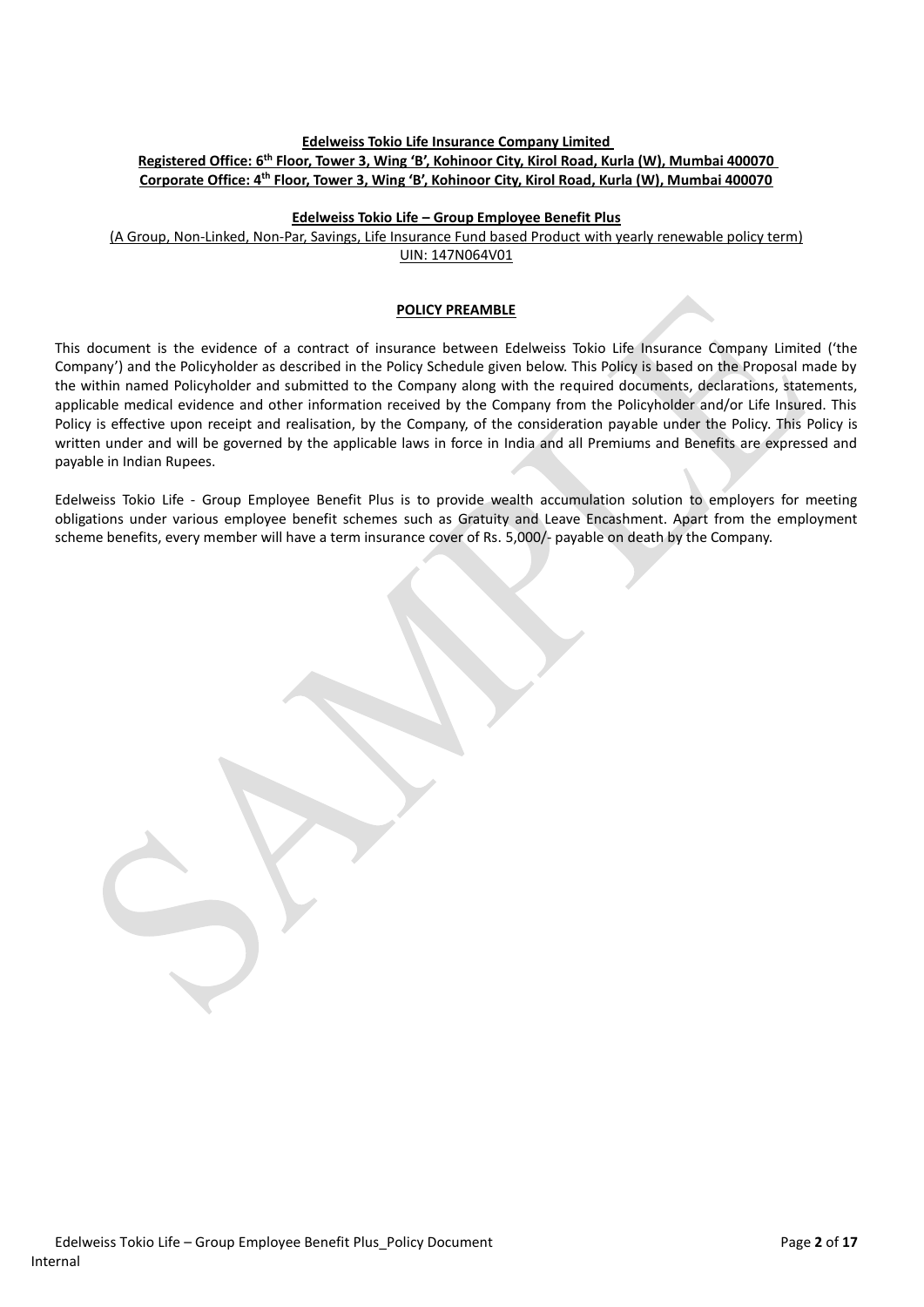# **POLICY SCHEDULE**

Plan Name & UIN

# **Edelweiss Tokio Life – Group Employee Benefit Plus** (147N064V01)

| Identification                          |  |  |
|-----------------------------------------|--|--|
| <b>Master Policy Number</b>             |  |  |
| Proposal Date                           |  |  |
|                                         |  |  |
| <b>Details of Master Policyholder</b>   |  |  |
| Name of the Master Policyholder         |  |  |
| Address of the Master Policyholder      |  |  |
| Telephone number (with STD code)        |  |  |
| Email ID                                |  |  |
| Type of Scheme                          |  |  |
| Nature of the Scheme                    |  |  |
| Benefit Description as per scheme rules |  |  |
|                                         |  |  |
| <b>Group Details</b>                    |  |  |
| <b>Total Number of Initial Members</b>  |  |  |
| <b>Entry age of Members</b>             |  |  |
| Exit age of Members                     |  |  |
| Normal Retirement Age of Members        |  |  |
| Sum Assured per Member                  |  |  |
| <b>Policy Commencement Date</b>         |  |  |
| <b>Risk Commencement Date</b>           |  |  |
|                                         |  |  |
| <b>Policy Information</b>               |  |  |
| Premium Amount/Initial Contribution     |  |  |
| <b>Total Sum Assured</b>                |  |  |

Consolidated Stamp duty paid: Rs.<< POL-STMP-DUTY-AMT>>/- paid by Pay order, vide Mudrank receipt no: **\_\_\_\_\_\_** dated **\_\_\_\_\_\_\_\_\_\_\_**

## **For and on behalf of "Edelweiss Tokio Life Insurance Company Limited"**

## **Authorised Signatory**

We request you to go through the Policy in detail and check for the accuracy of information provided in the Policy and return the Policy document to Us for correcting the discrepancies, if any.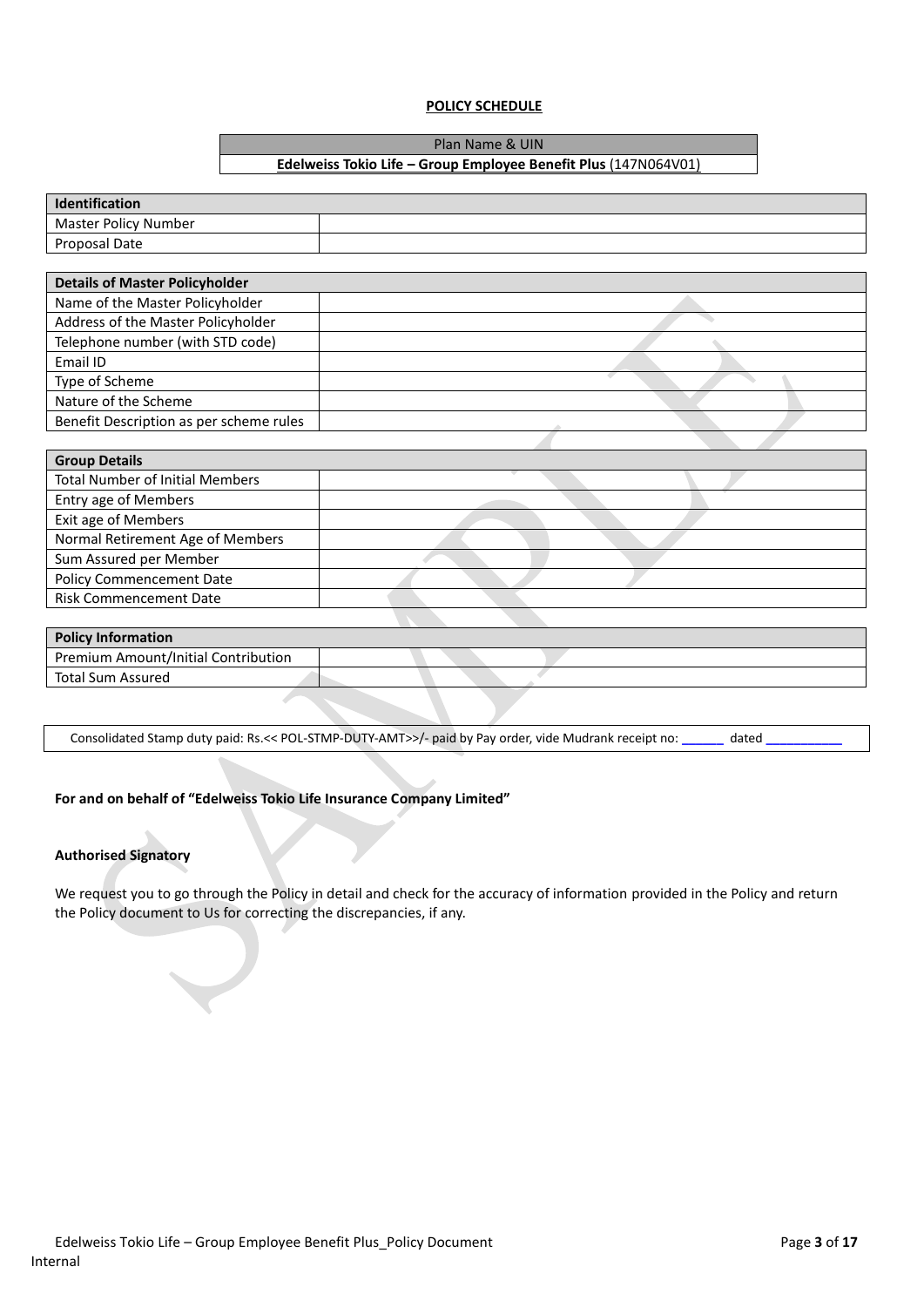### **PART – B**

# **DEFINITIONS**

| <b>Defined Term</b>                         | <b>Meaning</b>                                                                                                                                                                                                                       |
|---------------------------------------------|--------------------------------------------------------------------------------------------------------------------------------------------------------------------------------------------------------------------------------------|
| Age:                                        | age of the Member as at last birthday.                                                                                                                                                                                               |
| <b>Benefits:</b>                            | the benefits that is available to the Member under the Master Policy.                                                                                                                                                                |
| <b>Contribution/Premium/To</b><br>p up      | the amount paid into the Policy Account by the Master Policyholder in respect of funding its<br>liability as per the Scheme Rules                                                                                                    |
| <b>Employer:</b>                            | shall mean any individual or entity which employs people under express or implied contract of<br>hire wherein such individual or entity has the right to control the details of work performance,<br>wages, service conditions, etc. |
| <b>Employee:</b>                            | a person who works in the service of the Employer under an express and or implied contract<br>of hire under which the Employer has the right to control the details of work performance,<br>wages, services conditions, etc.         |
| Group:                                      | means a group of Members accepted by the Company as constituting a Group for the purpose<br>of the Policy.                                                                                                                           |
| <b>IRDAI:</b>                               | means Insurance Regulatory and Development Authority of India established under the<br>Insurance Regulatory and Development Authority Act, 1999.                                                                                     |
| <b>Member:</b>                              | shall mean a person who is an eligible Employee, and, on whose life, an insurance has been<br>effected.                                                                                                                              |
| <b>Policy Document:</b>                     | the Master Policy which is issued by Us and which includes the copy of the proposal form, and<br>details of the members.                                                                                                             |
| <b>Policy</b><br>Commencement<br>Date:      | shall mean the date as shown in the Policy Schedule from which the Policy Anniversaries,<br>Policy Term, and Policy Years are determined.                                                                                            |
| <b>Policy Account Value:</b>                | means fund value calculated by crediting all contributions received and interest credits, if any,<br>after allowing appropriate expenses less applicable mortality cost and exits, as per Scheme<br>rules.                           |
| <b>Risk</b><br><b>Commencement</b><br>Date: | shall mean the date on which the Members rights, benefits and risk cover begin, as shown in<br>the Policy Schedule.                                                                                                                  |
| <b>Sum Assured:</b>                         | is the guaranteed amount of Rs. 5,000 per member payable on death.                                                                                                                                                                   |
| Scheme:                                     | Refers to the scheme mentioned in the Policy Schedule.                                                                                                                                                                               |
| <b>Scheme Rules:</b>                        | Scheme rules means the rules as defined by the organisation/entity and submitted along with<br>the Master Proposal Form                                                                                                              |
| Surrender:                                  | complete withdrawal or termination of the Policy.                                                                                                                                                                                    |
| <b>Surrender Value:</b>                     | means an amount, if any, that becomes payable in case of surrender of the Policy.                                                                                                                                                    |
| We/Our/Us/Company:                          | Edelweiss Tokio Life Insurance Company Limited.                                                                                                                                                                                      |
| You/ Your/Master<br><b>Policyholder:</b>    | the policyholder named in the Schedule.                                                                                                                                                                                              |

**Interpretation:** In this Policy document, where appropriate, references to the singular will include references to the plural and references to one gender will include references to the other.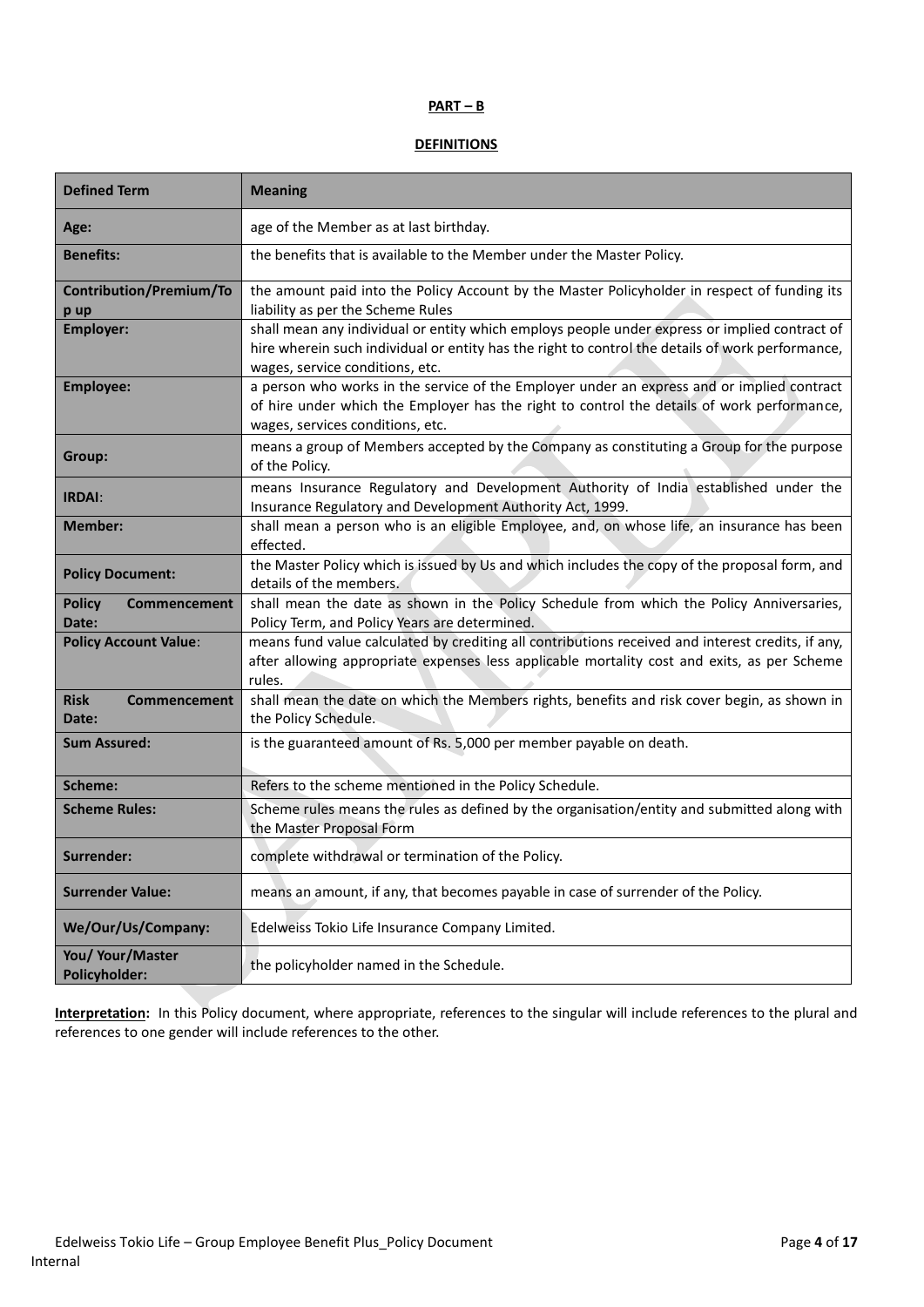### **PART – C**

## 1) **ELIGIBILITY CONDITIONS**

#### a) **Eligible Members:**

A person is eligible to become a Member if he/she satisfies all the following criteria:

- i) The Person is an employee of the Master Policyholder;
- ii) The person is within the Age limits of 18 years to 80 years.

### **b) Commencement of Insurance Coverage for Members:**

The insurance coverage under the Policy for Member/s who satisfies all the eligibility criteria at Clause 1(a) shall commence only if:

- i) all the applicable eligibility conditions are fulfilled to our satisfaction;
- ii) We have issued Policy to the Master Policyholder covering the name of the Member or endorsement has been issued to that effect.

### 2) **BENEFITS**

#### a) **Death Benefit:**

|     | When Pavable                                     | <b>Amount Pavable</b>                       |
|-----|--------------------------------------------------|---------------------------------------------|
| (i) | On the death of the Member and whilst the Policy | Benefits as per scheme rules plus Rs. 5,000 |
|     | is in force, then We will pay:                   |                                             |

## b) **Other/ Vesting Benefit:**

|     | <b>When Payable</b>                                                                                                                                                            | <b>Amount Payable</b>        |
|-----|--------------------------------------------------------------------------------------------------------------------------------------------------------------------------------|------------------------------|
| (i) | On the Member exiting the Scheme in accordance<br>with Scheme rules due to retirement, resignation<br>or upon any other exit from employment other<br>than death, We will pay: | Benefits as per Scheme Rules |

The benefit on various events (like resignation, death, retirement, termination or disability) will be paid from the respective Policy Account in accordance with the scheme rules as and when required by the Master Policyholder. The Company's maximum liability to make any payment under a Policy in respect of all members at all times shall be limited to the Policy Account Value less Surrender charge & MVA, if any.

### c) **Interest credits:**

The Interest after allowing for appropriate expenses for the scheme will be applied on the Policy Account Value every day on a pro-rated basis. A non-zero positive interest rate, subject to a minimum of 0.5% p.a. shall be declared on a quarterly basis for the product. The interest rate and applicable expenses shall be in accordance with the Board Approved Policy. The interest rate will be declared at the beginning of the quarter i.e. within 15 days of the start of the quarter. In case of complete withdrawal, the interest rate will be credited on pro-rata basis.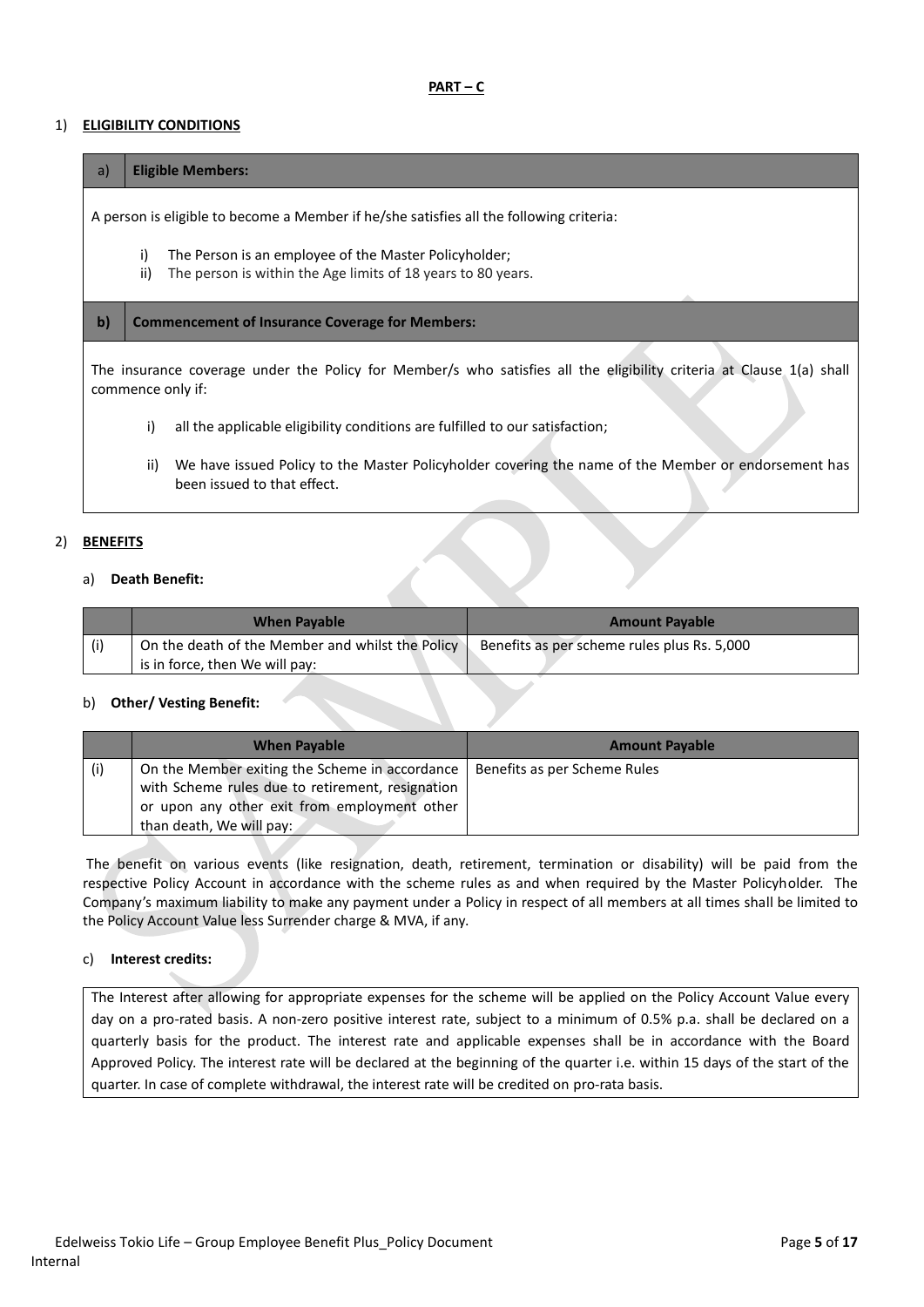# 3) **MARKET VALUE ADJUSTMENTS**

Market Value adjustment (MVA) may be imposed in case of bulk exit or complete surrender, where bulk exit is said to occur if the amount to be paid on total exits during the policy year exceeds 25% of the Policy Account Value of the scheme as at the beginning of the year, where exit shall be as per the scheme rules .

MVA would be applied on the Policy Account Value net of surrender charge, if applicable. MVA would be applied if the market value of the assets earmarked separately for the product at the time of exits is lower than the Total Policy Account Value under the product. The MVA is applied as a means to protect the interest of the continuing policyholders from the possible anti-selective behavior of the exiting policies.

The MVA factor equivalent to the ratio of the current market value of the entire portfolio of assets to the Total Policy Account Value under the product would be applied. The MVA factor would be applied only to the amount over and above the amount representing bulk exit (i.e. 25% of the Policy Account Value of the scheme as at the beginning of the policy year)

# 4) **TERMINATION OF COVERAGE:**

The Member's cover under the Policy shall immediately and automatically be terminated on the occurrence of the earliest of the following whether endorsement have been issued or not.

- i) The Member's death;
- ii) The Member ceasing to be a member of the Group or ceasing to be in the services of the Employer for any reasons;
- iii) The Member attaining the age of 81 years;
- iv) The termination of the Policy.
- v) If in case the total Policy Account Value in the policy falls below Rs. 50,000/-
- vi) On Free Look Cancellation opted by the Master Policyholder

# 5) **PAYMENT OF PREMIUM/ CONTRIBUTION**

| a)  | Payment of Premium/Contribution/Top up:                                                                                                                                                                                                                                                                                                                     |
|-----|-------------------------------------------------------------------------------------------------------------------------------------------------------------------------------------------------------------------------------------------------------------------------------------------------------------------------------------------------------------|
|     | The subsequent Contributions/Top-Ups can be paid as a regular payment or as intermittent payments based on<br>the valuation of the schemes. Such Contributions/Top-Ups shall not be allowed, unless required to address the<br>underfunding of the scheme as per extant acounting standard governing the measurement of the long term<br>employee benefits. |
|     | If You are having funds with more than one Insurer, the Trustee or Employer or You will be required to confirm<br>that total contributions paid to all insurers shall not exceed to that advised by the funding valuation report in<br>accordance with the accounting standards governing the measurement of long term employee benefits.                   |
| $b$ | <b>Grace Period:</b>                                                                                                                                                                                                                                                                                                                                        |
|     |                                                                                                                                                                                                                                                                                                                                                             |
|     | Not Applicable                                                                                                                                                                                                                                                                                                                                              |
|     |                                                                                                                                                                                                                                                                                                                                                             |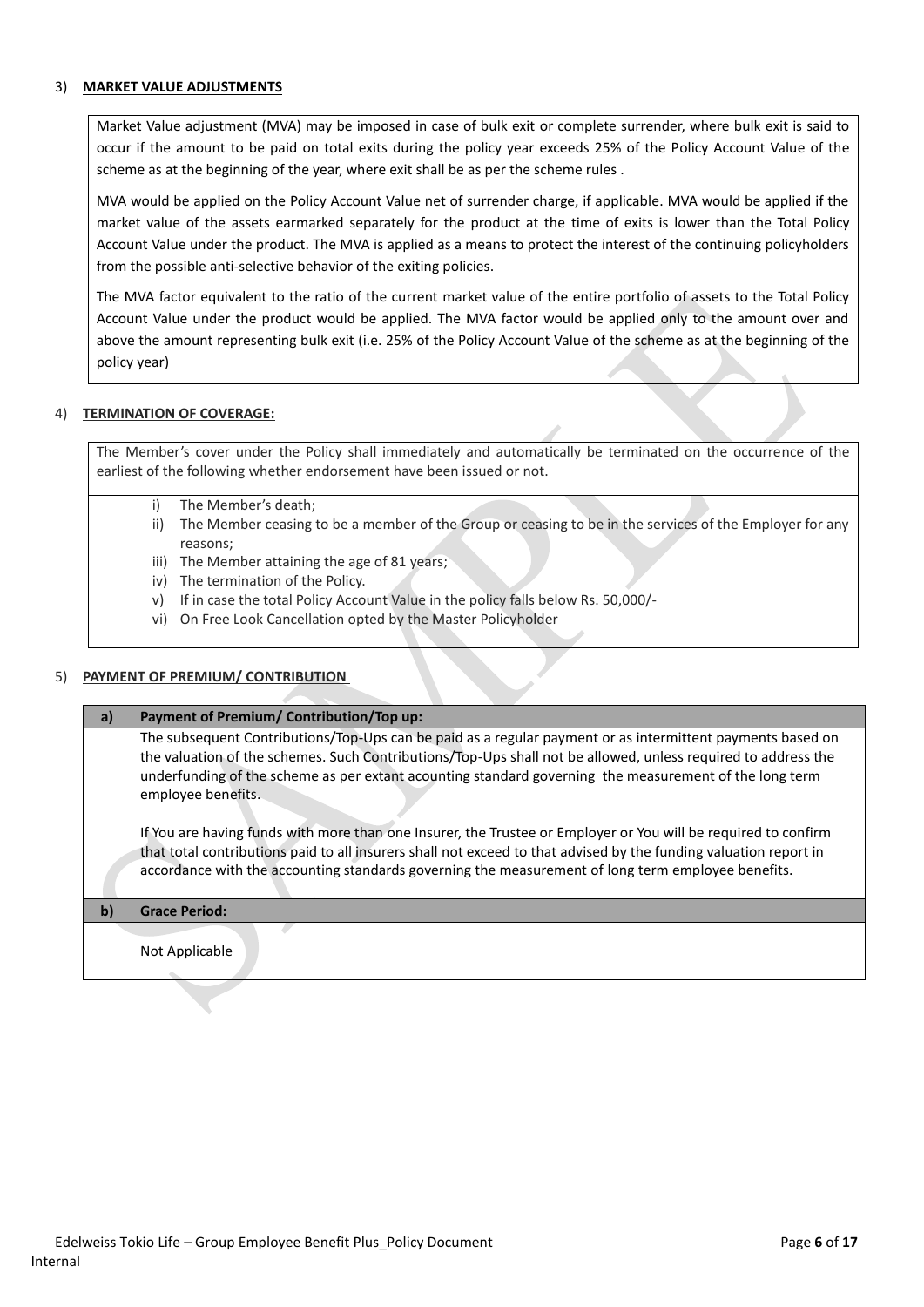#### **PART – D**

# **1) Surrender Benefit:**

You may surrender the Master Policy at any time after serving a minimum notice period of 15 days. Upon surrender the following surrender value will become payable.

|      | When payable                                                                                                                                                                                 | <b>Amount Payable</b>                                                                                                                                                                                                                                                                                          |
|------|----------------------------------------------------------------------------------------------------------------------------------------------------------------------------------------------|----------------------------------------------------------------------------------------------------------------------------------------------------------------------------------------------------------------------------------------------------------------------------------------------------------------|
| (i)  | Master policyholder can surrender the<br>policy at any time while the policy is In-<br>force by giving Us a written request of at<br>least 15 days along with the Policy and We<br>will pay: | Policy Account Value on the day of surrender less<br>applicable Surrender Charges less Market Value<br>Adjustment (MVA), if any.<br>The Market Value Adjustment (MVA), if applicable, will<br>be as specified under section 3 of Part C. MVA is applied<br>on the policy account value after surrender charge. |
| (ii) | If in case the total Policy Account Value in<br>the policy falls below Rs. 50,000/- then the<br>policy will be foreclosed, and We will pay:                                                  | Policy Account Value.                                                                                                                                                                                                                                                                                          |

# **2) Loan under the Policy:**

Loans are not allowed under the Policy.

## **3) Free look Period:**

The Company shall inform clearly by the letter forwarding the policy to the Master Policyholder that the Master Policyholder has a free look period of 15 days from the date of receipt of the policy document and period of 30 days in case of electronic policies and policies obtained through distance mode, to review the terms and conditions of the policy and where the Master Policyholder disagrees to any of those terms or conditions, the Master Policyholder has the option to return the policy to the Company for cancellation, stating the reasons for objection, then Master Policyholder shall be entitled to a refund of the premium paid subject only to a deduction of a proportionate risk premium for the period of cover and the expenses incurred by the insurer on medical examination and stamp duty charges.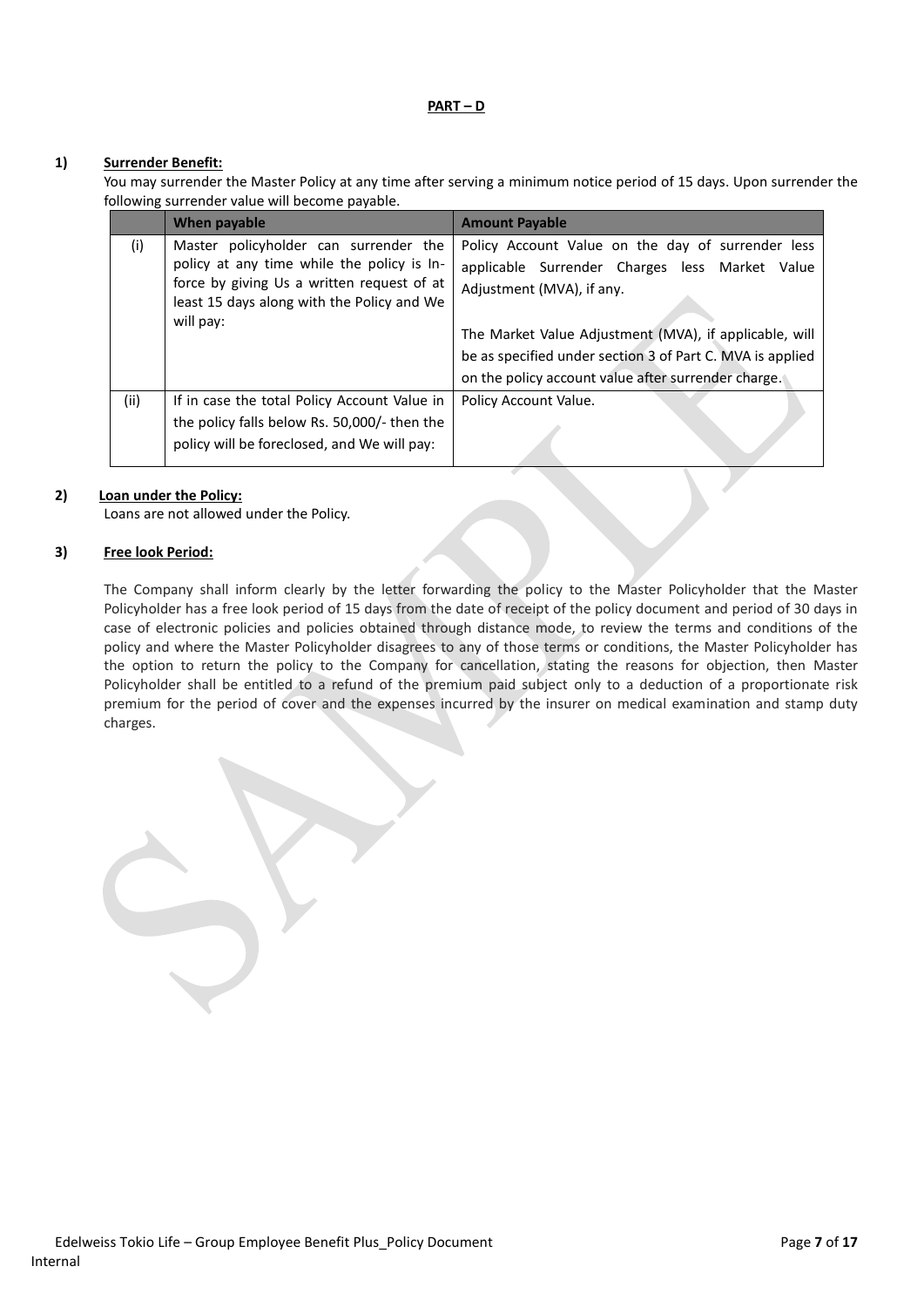# **PART – E**

| <b>Expenses:</b>                                                                             |                                                                                                                               |                                                         |
|----------------------------------------------------------------------------------------------|-------------------------------------------------------------------------------------------------------------------------------|---------------------------------------------------------|
| When and how applicable                                                                      | At what rate                                                                                                                  | When can it be<br>changed                               |
| The<br>appropriate<br>expenses<br>will be deducted from the<br>interest credit<br>for<br>the | The current expenses (as a % of Policy Account Value)<br>are as per the table below:                                          | The<br>expenses<br>applicable<br>to<br>each scheme will |
| applicable scheme                                                                            | Value<br>(in<br>Expenses<br>Policy<br>Account<br>crores) Band<br>(p.a.)<br>$0.0001$ to < 1<br>0.75%<br>0.50%<br>$1$ to $< 10$ | be as per Board<br>Approved Policy.                     |
|                                                                                              | 0.30%<br>10 to $< 50$<br>50 & above<br>0.25%                                                                                  |                                                         |
|                                                                                              |                                                                                                                               |                                                         |

# **Surrender Charge:**

| When and how applicable                                     | At what rate                   |                                                                              | When can it be<br>changed        |
|-------------------------------------------------------------|--------------------------------|------------------------------------------------------------------------------|----------------------------------|
| Applicable Surrender charges                                |                                |                                                                              | May<br>changed<br>be             |
| will be levied on the Policy<br>Account Value on receipt of | <b>Policy Years</b>            | Surrender charges (as a % of<br><b>Policy Account Value)</b>                 | with prior approval<br>of IRDAI. |
| request of Surrender from<br>the Master Policyholder        | Within first 3<br>policy years | 0.05% of the Policy Account<br>Value subject to maximum of<br>Rs. 5,00,000/- |                                  |
|                                                             | After 3 policy years           | Nil                                                                          |                                  |

J.

# **Mortality Cost:**

| When and how applicable                                                                                                                                                                                                                 | When can it be changed |
|-----------------------------------------------------------------------------------------------------------------------------------------------------------------------------------------------------------------------------------------|------------------------|
| A mortality cost will be charged to the Policy Account Value on a monthly<br>basis at the start of each month                                                                                                                           | Cannot be changed      |
| At what rate                                                                                                                                                                                                                            |                        |
| Mortality cost will be charged on a monthly basis, on the 1st working day of each policy month. The mortality<br>cost corresponding to average age of the Members of the scheme at the start of each policy year will be<br>considered. |                        |

Monthly Mortality Cost = Sum Assured \* (Annual Mortality Charge rate of Member / 12000)

Where, Annual Mortality Charge rate of Member depends on Average Age last birthday of Member as on date of calculation.

Annual Mortality Charge rate applicable is as given in Appendix I.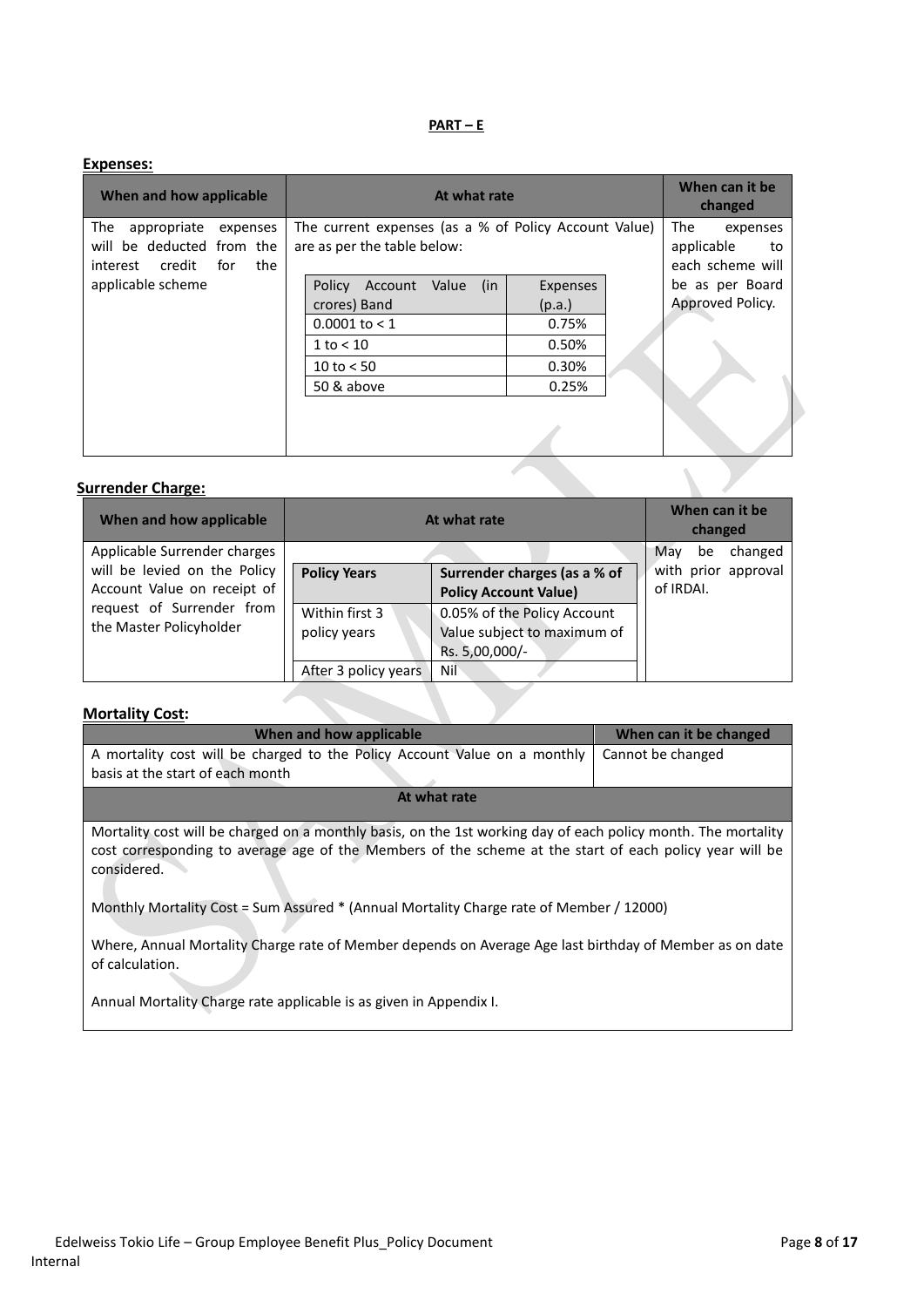# **PART – F**

# **GENERAL TERMS AND CONDITIONS**

| a)           | <b>Suicide Exclusion:</b>                                                                                                                                                                                                                                                                                                                                                                                                                                                                                                                                                                                                                  |
|--------------|--------------------------------------------------------------------------------------------------------------------------------------------------------------------------------------------------------------------------------------------------------------------------------------------------------------------------------------------------------------------------------------------------------------------------------------------------------------------------------------------------------------------------------------------------------------------------------------------------------------------------------------------|
|              | Not Applicable                                                                                                                                                                                                                                                                                                                                                                                                                                                                                                                                                                                                                             |
| $\mathbf{b}$ | <b>Grace Period:</b>                                                                                                                                                                                                                                                                                                                                                                                                                                                                                                                                                                                                                       |
|              | Not Applicable                                                                                                                                                                                                                                                                                                                                                                                                                                                                                                                                                                                                                             |
| $\mathbf{c}$ | <b>Claims Procedure:</b>                                                                                                                                                                                                                                                                                                                                                                                                                                                                                                                                                                                                                   |
|              | We may pay the claim in the name of member, nominee or beneficiary as a case may be, provided Master<br>Policyholder informs us in a format prescribed by Us and furnishes evidence of death satisfactory to Us. We may<br>make the payment through you for administrative convenience or through any other electronic mode of payment<br>to the specific bank account of the insured or his/ her nominee/ beneficiary or legal heir. We will pay the policy<br>benefit as per scheme rules and the Sum Assured, as applicable.                                                                                                            |
|              | You are requested to send intimation of the claim to any of Our branch offices or to Our Registered office<br>mentioned below.                                                                                                                                                                                                                                                                                                                                                                                                                                                                                                             |
|              | Claims Officer<br>Edelweiss Tokio Life Insurance Company Ltd.<br>6 <sup>th</sup> Floor, Tower 3, Wing 'B',<br>Kohinoor City, Kirol Road, Kurla (W),<br>Mumbai - 400070                                                                                                                                                                                                                                                                                                                                                                                                                                                                     |
|              | Email Id: claims@edelweisstokio.in<br>Phone no: 1800 2121 212                                                                                                                                                                                                                                                                                                                                                                                                                                                                                                                                                                              |
| $\mathbf{d}$ | Nomination as per Section 39 of the Insurance Act 1938:                                                                                                                                                                                                                                                                                                                                                                                                                                                                                                                                                                                    |
|              | The Member of the Group may at any time during the Policy Term nominate a person to receive the Benefits<br>under the Policy in the event of the Member's death. The details of nomination would be maintained by the<br>Master Policyholder. We do not accept any responsibility or express any opinion as to the validity or legality of a<br>nomination, when recording a nomination.<br>Nomination should be in accordance with the provisions of Section 39 of the Insurance Act, 1938 as amended<br>from time to time.<br>[A Leaflet containing the simplified version of the provisions of Section 39 of the Insurance Act, 1938 as |
|              | amended from time to time is enclosed in Annexure (1) for reference].                                                                                                                                                                                                                                                                                                                                                                                                                                                                                                                                                                      |
| $\epsilon$   | Assignment as per Section 38 of the Insurance Act 1938:                                                                                                                                                                                                                                                                                                                                                                                                                                                                                                                                                                                    |
|              | Assignment is not allowed under this Policy.                                                                                                                                                                                                                                                                                                                                                                                                                                                                                                                                                                                               |
| f            | <b>Member List Register</b>                                                                                                                                                                                                                                                                                                                                                                                                                                                                                                                                                                                                                |
|              | The Master Policyholder is responsible to maintain a register of Members covered under the Scheme/Policy. In<br>addition, the Master Policyholder should ensure this register includes nomination details for each member. We<br>reserve the right to inspect the register of members at any time.                                                                                                                                                                                                                                                                                                                                         |
| g)           | <b>Discharge Receipt</b>                                                                                                                                                                                                                                                                                                                                                                                                                                                                                                                                                                                                                   |
|              | A receipt signed by the Master Policyholder or any person authorized in writing by the Master Policyholder shall<br>be good, valid and sufficient discharge with respect to any payments made by Us under this Policy.                                                                                                                                                                                                                                                                                                                                                                                                                     |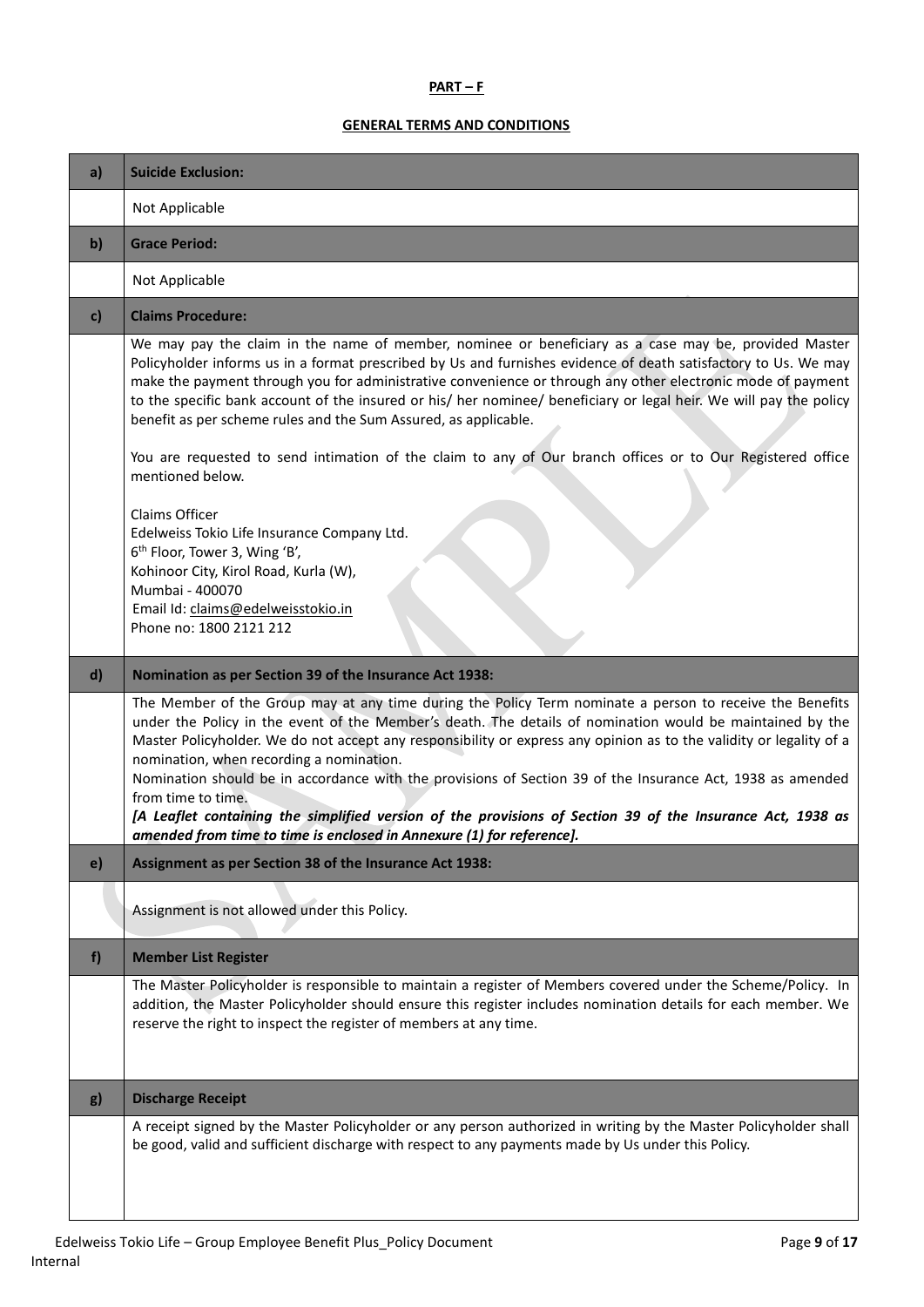| h)           | <b>Validity/ Non Disclosure</b>                                                                                                                                                                                                                                                                                                                                                                                                                                                                                                                                                                                                                                                                                                                                                                                                                                                                                |
|--------------|----------------------------------------------------------------------------------------------------------------------------------------------------------------------------------------------------------------------------------------------------------------------------------------------------------------------------------------------------------------------------------------------------------------------------------------------------------------------------------------------------------------------------------------------------------------------------------------------------------------------------------------------------------------------------------------------------------------------------------------------------------------------------------------------------------------------------------------------------------------------------------------------------------------|
|              | $(i)$ Section 41:<br>No person shall allow or offer to allow, either directly or indirectly, as an inducement to any person to take<br>or renew or continue an insurance in respect of any kind of risk relating to lives or property in India, any<br>rebate of the whole or part of the commission payable or any rebate of the premium shown on the policy,<br>nor shall any person taking out or renewing or continuing a policy accept any rebate, except such rebate as<br>may be allowed in accordance with the published prospectuses or tables or the insurer.<br>Any person making default in complying with the provisions of this section shall be liable for a penalty which<br>may extend to ten lakh rupees.<br>(ii) Section 45:<br>Fraud and Misrepresentation shall be dealt with in accordance with the provisions of Section 45 of the<br>Insurance Act, 1938 as amended from time to time. |
|              | [A Leaflet containing the simplified version of the provisions of Section 45 of the Insurance Act, 1938 as<br>amended from time to time is enclosed in Annexure - (2) for reference].                                                                                                                                                                                                                                                                                                                                                                                                                                                                                                                                                                                                                                                                                                                          |
| i)           | <b>Currency, Governing Law &amp; Jurisdiction</b>                                                                                                                                                                                                                                                                                                                                                                                                                                                                                                                                                                                                                                                                                                                                                                                                                                                              |
|              | The Premiums and benefits payable under the Policy shall be payable in India and in Indian Rupees.<br>(i)<br>The Policy and any disputes or differences arising under or in relation to the Policy shall be construed in<br>(ii)<br>accordance with Indian law and by the Indian courts.                                                                                                                                                                                                                                                                                                                                                                                                                                                                                                                                                                                                                       |
| j)           | <b>Taxation</b>                                                                                                                                                                                                                                                                                                                                                                                                                                                                                                                                                                                                                                                                                                                                                                                                                                                                                                |
|              | The tax benefits under this policy would be as per the prevailing Income Tax laws in India and any amendment(s)<br>made thereto from time to time. The Master Policyholder shall ensure compliance with tax laws prevailing from<br>time to time in connection with this policy, withholding tax on the benefits payable under this policy and any<br>other compliance.<br>We reserve the right to recover from the Master Policyholder all levies including but not limited to applicable<br>taxes levied by the authorities on insurance transactions from time to time and if applicable.                                                                                                                                                                                                                                                                                                                   |
| $\mathbf{k}$ | <b>Duplicate Master Policy Document</b>                                                                                                                                                                                                                                                                                                                                                                                                                                                                                                                                                                                                                                                                                                                                                                                                                                                                        |
|              | If You lose or misplace the Policy document, You may request Us to issue You a duplicate Policy document by<br>(i)<br>giving Us a written request and making payment of the fee which is currently Rs. 200 (fees is subject to<br>review and maybe amended from time to time) plus a Stamp Duty Fee, as applicable.                                                                                                                                                                                                                                                                                                                                                                                                                                                                                                                                                                                            |
|              | On issue of the duplicate Policy document, the original shall automatically cease to have any legal effect.<br>(ii)                                                                                                                                                                                                                                                                                                                                                                                                                                                                                                                                                                                                                                                                                                                                                                                            |
| $\mathbf{I}$ | <b>Notices</b>                                                                                                                                                                                                                                                                                                                                                                                                                                                                                                                                                                                                                                                                                                                                                                                                                                                                                                 |
|              | All notices meant for Us shall be given to Us at Our address specified in the Policy Contract or at any of Our<br>(i)<br>branch offices.                                                                                                                                                                                                                                                                                                                                                                                                                                                                                                                                                                                                                                                                                                                                                                       |
|              | All notices meant for You will be sent to Your address specified in the Schedule. If You do not notify Us of any<br>(ii)<br>changes to Your address, then notices or correspondence sent by Us to the last recorded address shall be<br>valid and legally effective.                                                                                                                                                                                                                                                                                                                                                                                                                                                                                                                                                                                                                                           |
|              | You would need to timely intimate us of any change in your address to enable us to provide important<br>(iii)<br>information pertaining to your Policy.                                                                                                                                                                                                                                                                                                                                                                                                                                                                                                                                                                                                                                                                                                                                                        |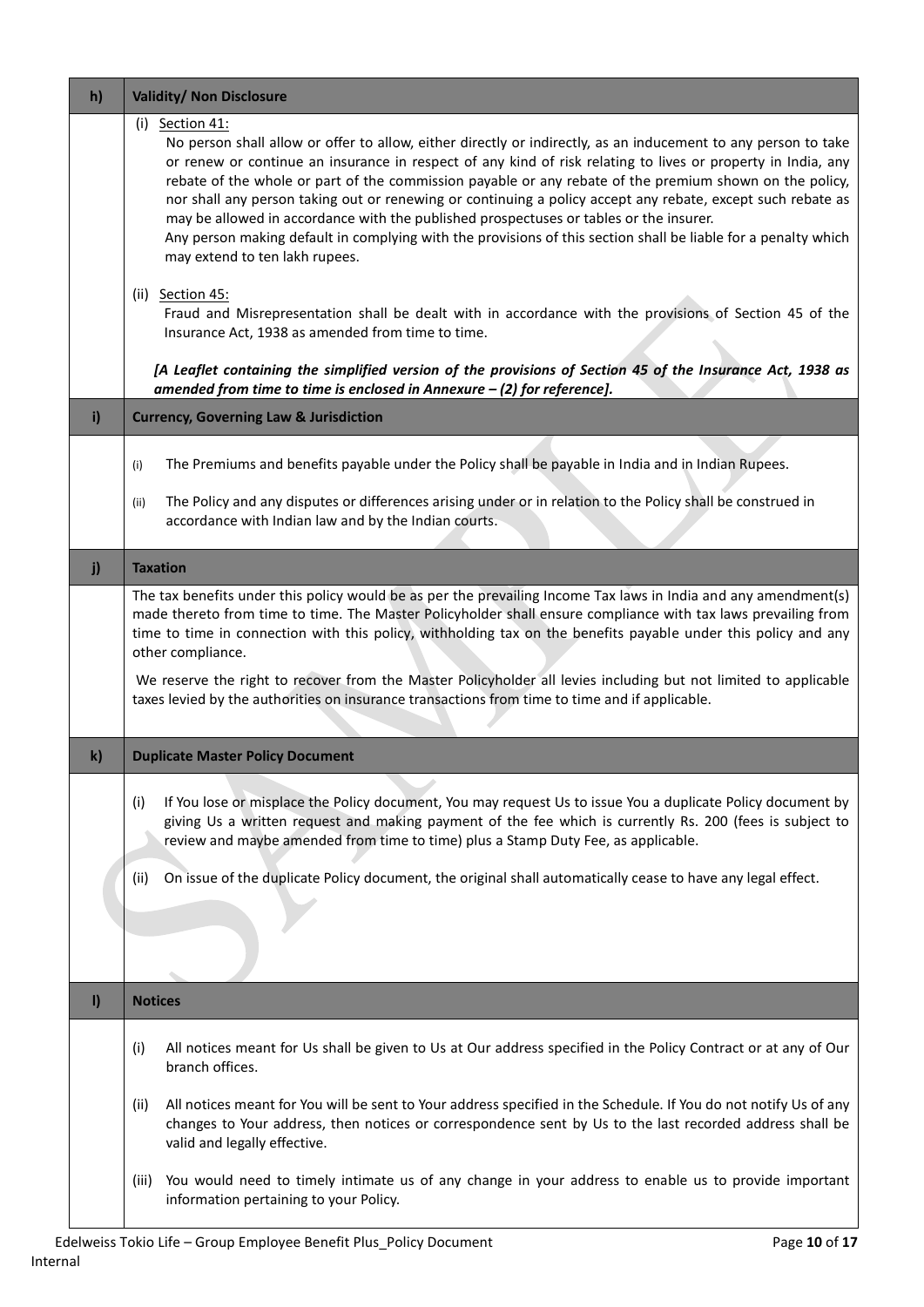| m) | <b>Entire Contract</b>                                                                                                                                                                                                                                                                                       |
|----|--------------------------------------------------------------------------------------------------------------------------------------------------------------------------------------------------------------------------------------------------------------------------------------------------------------|
|    | (i) The Policy comprises the entire contract of insurance between You and Us. We shall not be bound or be<br>deemed to be bound by any alterations or changes, unless such changes are made by Us in writing through an<br>endorsement.                                                                      |
|    | Notwithstanding anything contained in this Policy Document, the provisions herein shall stand altered or<br>(ii)<br>superseded to such extent and in such manner as may be required by any change in applicable law including<br>but not limited to any regulations, circulars or guidelines issued by IRDA. |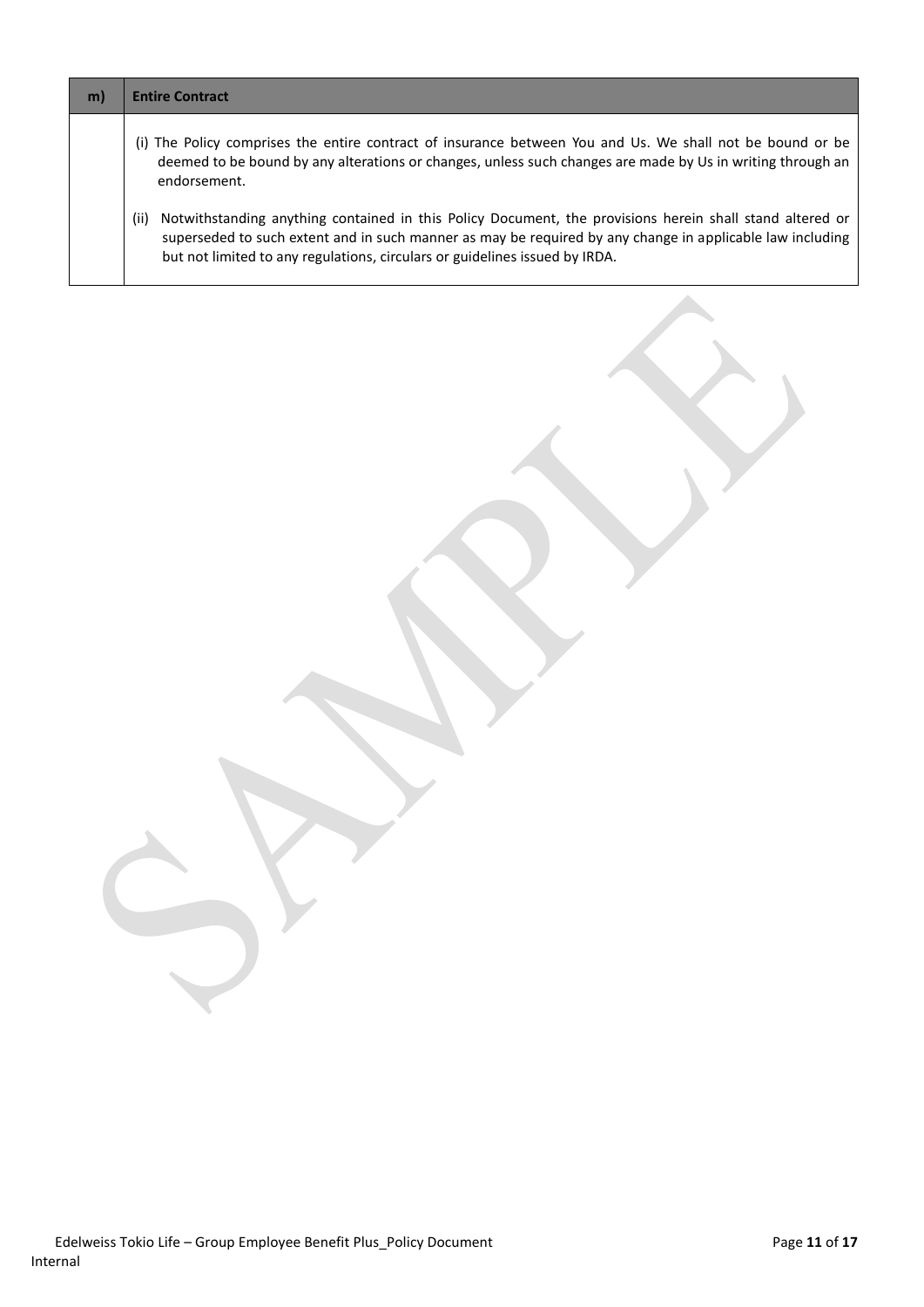### **PART - G**

**Grievance Redressal Mechanism:** We have established a Grievance Redressal Mechanism to assist in the resolution of any complaint, grievance or dispute in respect of the Policy. You are requested to submit your written complaint at any of the below mentioned touch points:

### **Step 1:**

- Toll free customer care number: 1-800-2121-212 (9:00 am to 9:00 pm, 7 days a week).
- Email us at: complaints@edelweisstokio.in [/ care@edelweisstokio.in](mailto:care@edelweisstokio.in)
- Write to us at: Customer Care, Edelweiss Tokio Life Insurance Company Ltd, 6<sup>th</sup> Floor, Tower 3, Wing 'B', Kohinoor City, Kirol Road, Kurla (W), Mumbai 400070.
- You can lodge your grievance/complaint at any of our branches/offices

### **Step 2:**

If you do not receive any resolution to your complaint within a period of 2 weeks or if the response is not as per your expectations, please feel free to contact our Grievance Redressal Officer, at any of the below touch points:

- +91-22-71013322 (Between 10 am to 7 pm on Monday to Friday, except public holidays).
- [GRO@edelweisstokio.in](mailto:GRO@edelweisstokio.in)
- Write to us at: Customer Care, Edelweiss Tokio Life Insurance Company Limited, 6<sup>th</sup> Floor, Tower 3, Wing 'B', Kohinoor City, Kirol Road, Kurla (W), Mumbai 400070.

#### **Step 3:**

If you are not satisfied with the response of the GRO or do not receive a response from us within 14 days, you may approach the Grievance Cell of Insurance Regulatory and Development Authority of India (IRDAI'') on the following contact details:

- IRDAI Grievance Call Centre (IGCC) Toll free No: 155255
- Email ID[: complaints@irda.gov.in](mailto:complaints@irda.gov.in)
- Register online at:<http://www.igms.irda.gov.in/>

Address for communication for complaints by fax/paper:

Consumer Affairs Department Insurance Regulatory and Development Authority of India Sy. No. 115/1 Financial District Nanakramguda Gachibowli Hyderabad – 500 032, Telangana Fax No: 91- 40 – 20204000

If the complaint/grievance has still not been resolved you may at any time approach the Office of the Insurance Ombudsman established by the Central Government of India as per Rule 13 and 14 of the Insurance Ombudsman Rules, 2017 ('Insurance Ombudsman Rules').

Powers of Insurance Ombudsman under Rule 13 of the Insurance Ombudsman Rules:

The Ombudsman shall receive and consider the following complaints or disputes relating to:

- a. delay in settlement of claims, beyond the time specified in the regulations, framed under Insurance Regulatory and Development Authority of India Act, 1999;
- b. any partial or total repudiation of claims by the Company;
- c. disputes over premium paid or payable in terms of insurance policy;
- d. misrepresentation of policy terms and conditions at any time in the policy document or policy contract;
- e. legal construction of insurance policies in so far as the dispute relates to claim;
- f. policy servicing related grievances against the Company and their agents and intermediaries;
- g. issuance of life insurance policy including health insurance policy which is not in conformity with the proposal form submitted by the proposer;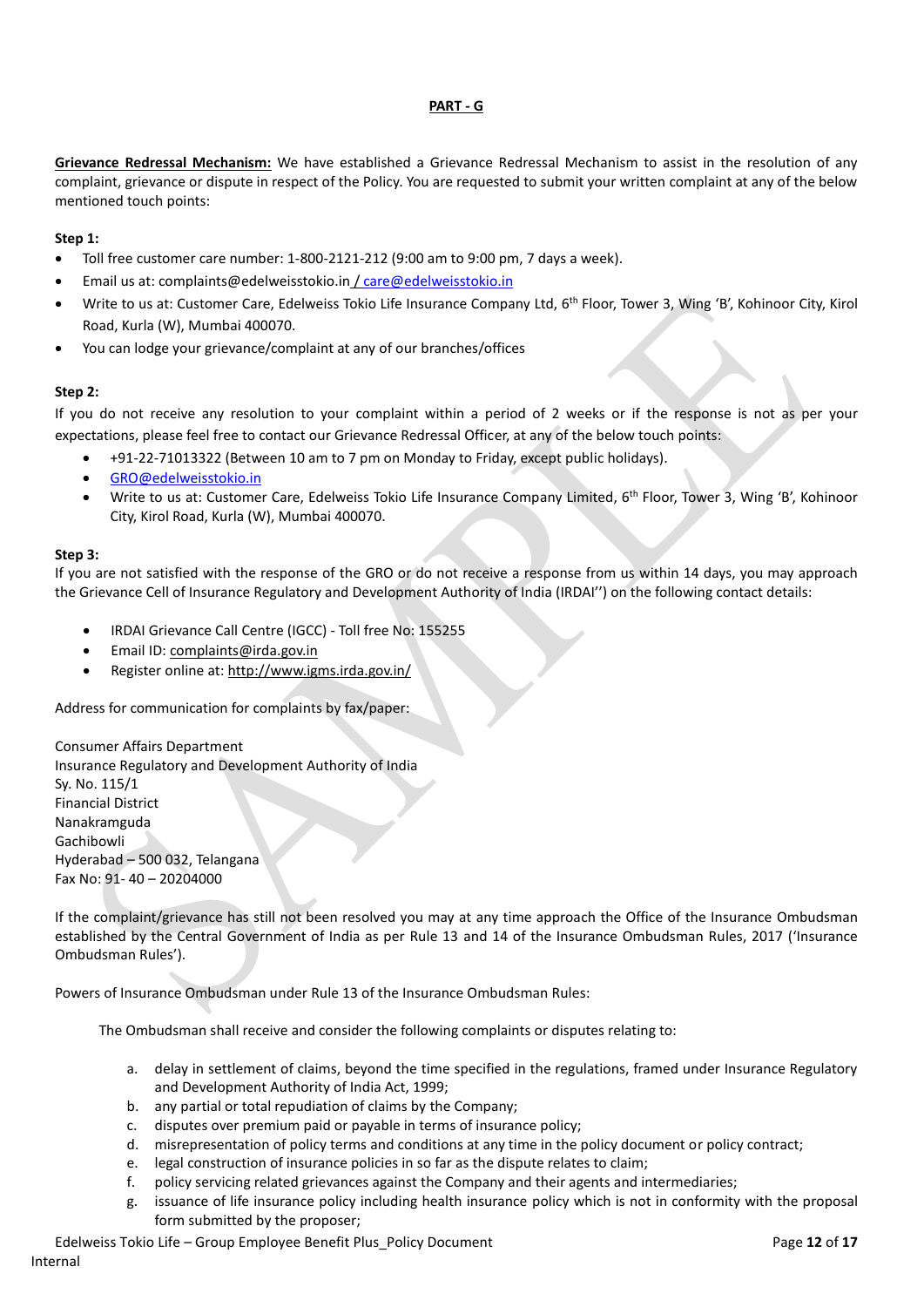- h. non-issuance of insurance policy after receipt of premium in life insurance including health insurance; and
- i. any other matter resulting from the violation of provisions of the Insurance Act, 1938 or the regulations, circulars, guidelines or instructions issued by the IRDAI from time to time or the terms and conditions of the policy contract, in so far as they relate to issues mentioned at clauses (a) to (f) as mentioned above.

Manner in which complaint is to be made in accordance with Rule 14 of the Insurance Ombudsman Rules:

- 1. Any person who has a grievance against the Insurer/Company/Us, may himself or through his legal heirs make a complaint in writing to the Ombudsman within whose territorial jurisdiction the branch or office of the Company, complaint against or the residential address or place of residence of the complainant is located.
- 2. The complaint shall be in writing duly signed by the complainant or through his legal heirs, nominee or assignee and shall state clearly the name and address of the complainant, the name of the branch or office of the insurer against which the complaint is made, the fact giving rise to complaint, supported by documents, the nature and extent of the loss caused to the complainant and the relief sought from the Ombudsman.
- 3. No complaint to the Insurance Ombudsman shall lie unless:
	- (a) the complainant makes a written representation to the Company named in the complaint and
		- i. either the Company had rejected the complaint; or
		- ii. the complainant had not received any reply within a period of one month after the Company received the complainant's representation; or
		- iii. the complainant is not satisfied with the reply given to him by the Company;
		- (b) The complaint is made within one year
			- i. after the order of the Company rejecting the representation is received; or
			- ii. after receipt of decision of the Company which is not to the satisfaction of the complainant;
			- iii. after expiry of a period of one month from the date of sending the written representation to the Company if the Company named in the complaint fails to furnish reply to the complainant.
- 4. The Insurance Ombudsman shall be empowered to condone the delay in filing a complaint as mentioned above under (3) (b), as he may consider necessary, after calling for objections of the Company against the proposed condonation and after recording reasons for condoning the delay and in case the delay is condoned, the date of condonation of delay shall be deemed to be the date of filing of the complaint, for further proceedings under the Insurance Ombudsman Rules.
- 5. No complaint before the Insurance Ombudsman shall be maintainable on the same subject matter on which proceedings are pending before or disposed of by any court or consumer forum or arbitrator.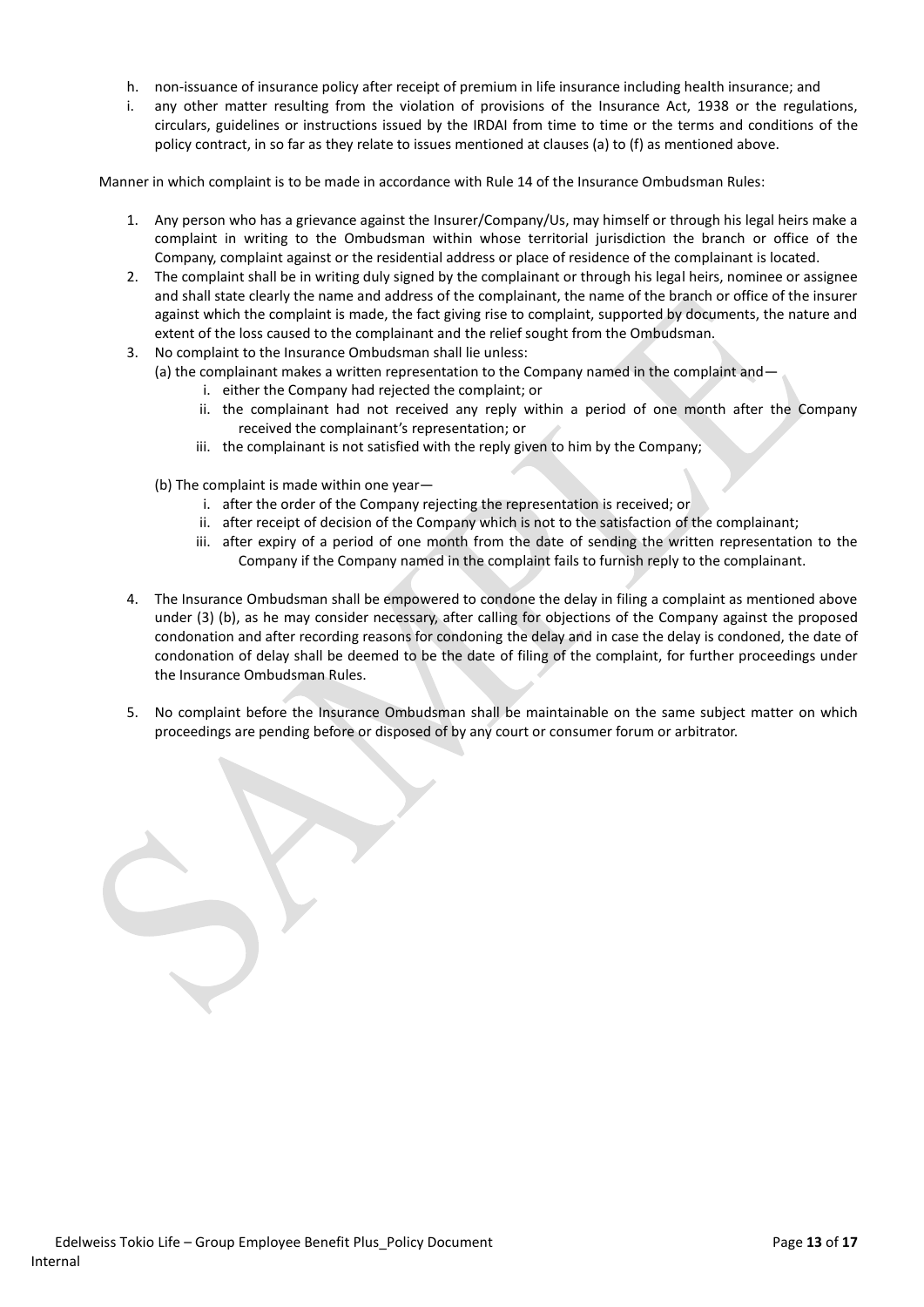# **The list of the Ombudsman with their addresses is given below:**

| Office of the Insurance Ombudsman,                                         | Office of the Insurance Ombudsman,                      |
|----------------------------------------------------------------------------|---------------------------------------------------------|
| Jeevan Prakash Building, 6th floor,                                        | 2 <sup>nd</sup> Floor, Janak Vihar Complex,             |
| Tilak Marg, Relief Road,                                                   | 6, Malviya Nagar, Opp. Airtel Office, Near New Market,  |
| AHMEDABAD-380 001.                                                         | BHOPAL-462 003.                                         |
| Tel.: 079-25501201/02/05/06                                                | Tel.:- 0755-2769201/9202                                |
| Email: bimalokpal.ahmedabad@ecoi.co.in                                     | Fax: 0755-2769203                                       |
|                                                                            | Email: bimalokpal.bhopal@ecoi.co.in                     |
| Office of the Insurance Ombudsman                                          | Office of the Insurance Ombudsman,                      |
| 62, Forest Park,                                                           | SCO No.101-103, 2nd Floor, Batra Building, Sector 17-D, |
| BHUBANESHWAR-751 009.                                                      | CHANDIGARH-160 017.                                     |
| Tel.: 0674-2596455/2596461                                                 | Tel.: 0172-2706196/2706468                              |
| Fax: 0674-2596429                                                          | Fax: 0172-2708274                                       |
| Email: bimalokpal.bhubaneswar@ecoi.co.in                                   | Email: bimalokpal.chandigarh@ecoi.co.in                 |
|                                                                            |                                                         |
| Office of the Insurance Ombudsman,                                         | Office of the Insurance Ombudsman,                      |
| Fathima Akhtar Court, 4th Floor, 453                                       | 2/2 A, Universal Insurance Bldg., Asaf Ali Road,        |
| Anna Salai, Teynampet,                                                     | <b>NEW DELHI-110 002.</b>                               |
| CHENNAI-600 018.                                                           | Tel.: 011-23239633 / 23237532                           |
| Tel.: 044-24333668/24335284                                                | Fax: 011-23230858                                       |
| Fax: 044-24333664                                                          | Email: bimalokpal.delhi@ecoi.co.in                      |
| Email: bimalokpal.chennai@ecoi.co.in                                       |                                                         |
| Office of the Insurance Ombudsman,                                         | Office of the Insurance Ombudsman,                      |
| Jeevan Nivesh, 5 <sup>th</sup> Floor, Nr. Panbazar over bridge, S.S. Road, | 6-2-46, 1st Floor, "Moin Court", Lane Opp. Saleem       |
| GUWAHATI-781 001 (ASSAM).                                                  | Function Palace, A. C. Guards,                          |
| Tel.: 0361-2132204/05                                                      | Lakdi-Ka-Pool.                                          |
| Email: bimalokpal.guwahati@ecoi.co.in                                      | HYDERABAD-500 004.                                      |
|                                                                            | Tel.: 040-65504123/23312122                             |
|                                                                            | Fax: 040-23376599                                       |
|                                                                            | Email: bimalokpal.hyderabad@ecoi.co.in                  |
| Office of the Insurance Ombudsman,                                         | Office of the Insurance Ombudsman,                      |
| 2nd Floor, Pulinat Bldg., Opp. Cochin Shipyard, M.G. Road,                 | Hindustan Building Annexe, 4th Floor, 4, C.R.Avenue,    |
| ERNAKULAM-682 015.                                                         | <b>KOLKATA - 700072</b>                                 |
| Tel: 0484-2358759/2359338                                                  | Tel: 033-22124339/22124340                              |
| Fax.: 0484-2359336                                                         | Fax: 22124341                                           |
| Email: bimalokpal.ernakulam@ecoi.co.in                                     | Email: bimalokpal.kolkata@ecoi.co.in                    |
| Office of the Insurance Ombudsman,                                         | Office of the Insurance Ombudsman,                      |
| 6th Floor, Jeevan Bhawan, Phase-II,                                        | 3rd Floor, Jeevan Seva Annexe, S.V. Road, Santacruz(W), |
| Nawal Kishore Road, Hazratganj,                                            | MUMBAI-400 054.                                         |
| LUCKNOW-226 001.                                                           | Tel: 022-26106960/26106552                              |
| Tel: 0522 -2231331/2231330                                                 | Fax: 022-26106052                                       |
| Fax: 0522-2231310                                                          | Email: bimalokpal.mumbai@ecoi.co.in                     |
| Email: bimalokpal.lucknow@ecoi.co.in                                       |                                                         |
| Office of the Insurance Ombudsman,                                         | Office of the Insurance Ombudsman,                      |
| Gr. Floor, Jeevan Nidhi - II, Bhawani Singh Marg,                          | 3rd Floor, Jeevan Darshan, C.T.S. Nos. 195 to 198,      |
| JAIPUR - 302005.                                                           | N.C. Kelkar Road, Narayan Peth                          |
| Tel: 0141-2740363                                                          | <b>PUNE - 411030.</b>                                   |
| Email: $\overline{\mathrm{B}}$ imalokpal.jaipur@ecoi.co.in                 | Tel: 020-41312555                                       |
|                                                                            | Email: bimalokpal.pune@ecoi.co.in                       |
| Office of the Insurance Ombudsman,                                         | Office of the Insurance Ombudsman,                      |
| Jeevan Soudha Building,                                                    | Bhagwan Sahai Palace, 4th Floor, Main Road              |
| PID No. 57-27-N-19                                                         | Naya Bans, Sector 15, Distt: Gautam Buddh Nagar         |
| Ground Floor, 19/19, 24th Main Road,                                       | NOIDA - 201301.                                         |
| JP Nagar, Ist Phase,                                                       | Tel: 0120-2514250/52/53                                 |
| <b>BENGALURU - 560 078.</b>                                                | Email: bimalokpal.noida@ecoi.co.in                      |
| Tel.: 080 - 26652048 / 26652049                                            |                                                         |
| Email: bimalokpal.bengaluru@ecoi.co.in                                     |                                                         |
| Office of the Insurance Ombudsman,                                         |                                                         |
| 1st Floor, Kalpana Arcade Building,                                        |                                                         |
| Bazar Samiti Road, Bahadurpur,                                             |                                                         |
| <b>PATNA - 800006</b>                                                      |                                                         |
| Tel No: 0612-2680952                                                       |                                                         |
| Email id: bimalokpal.patna@ecoi.co.in                                      |                                                         |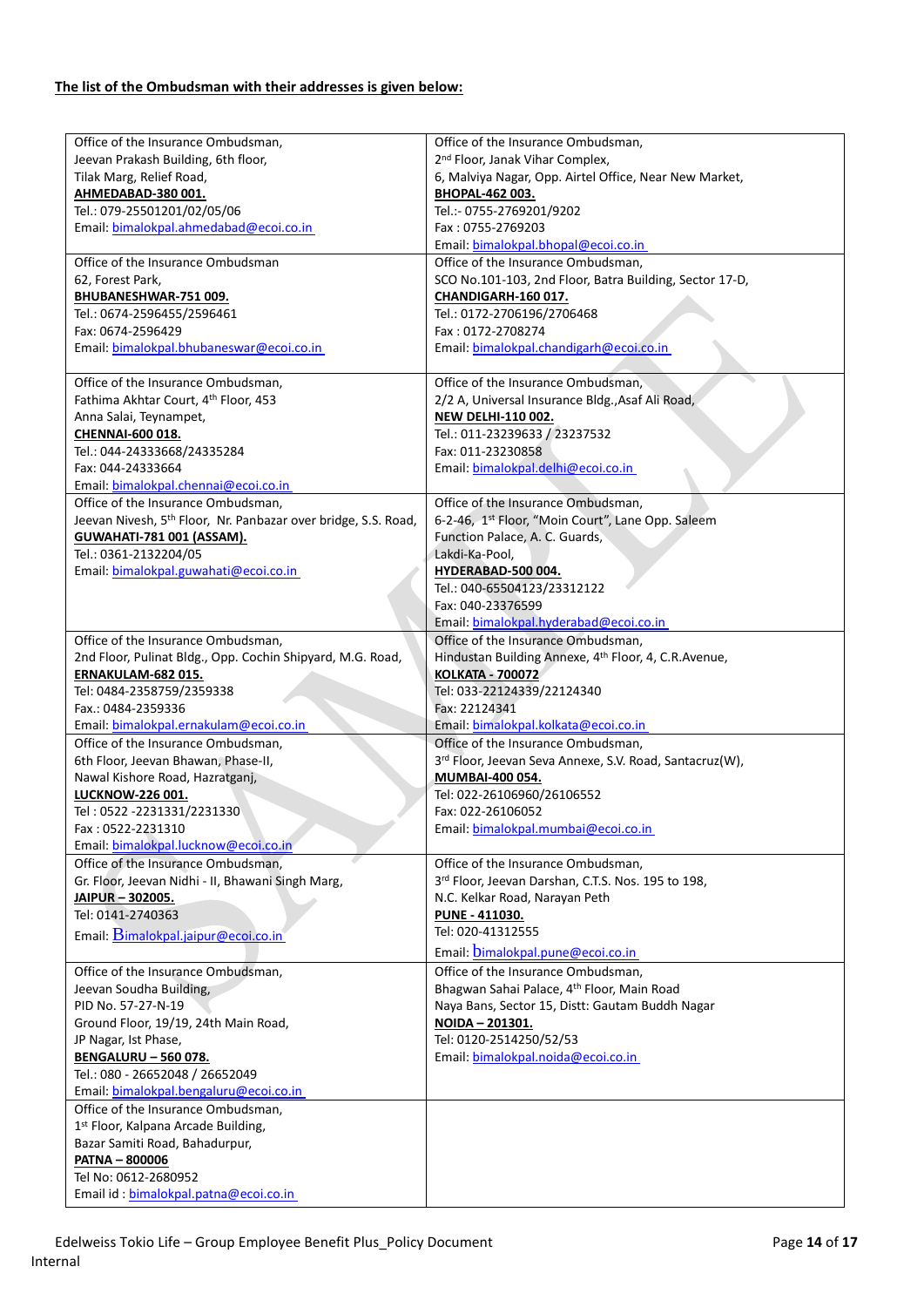Edelweiss Tokio Life – Group Employee Benefit Plus\_Policy Document Page 15 of 17 Internal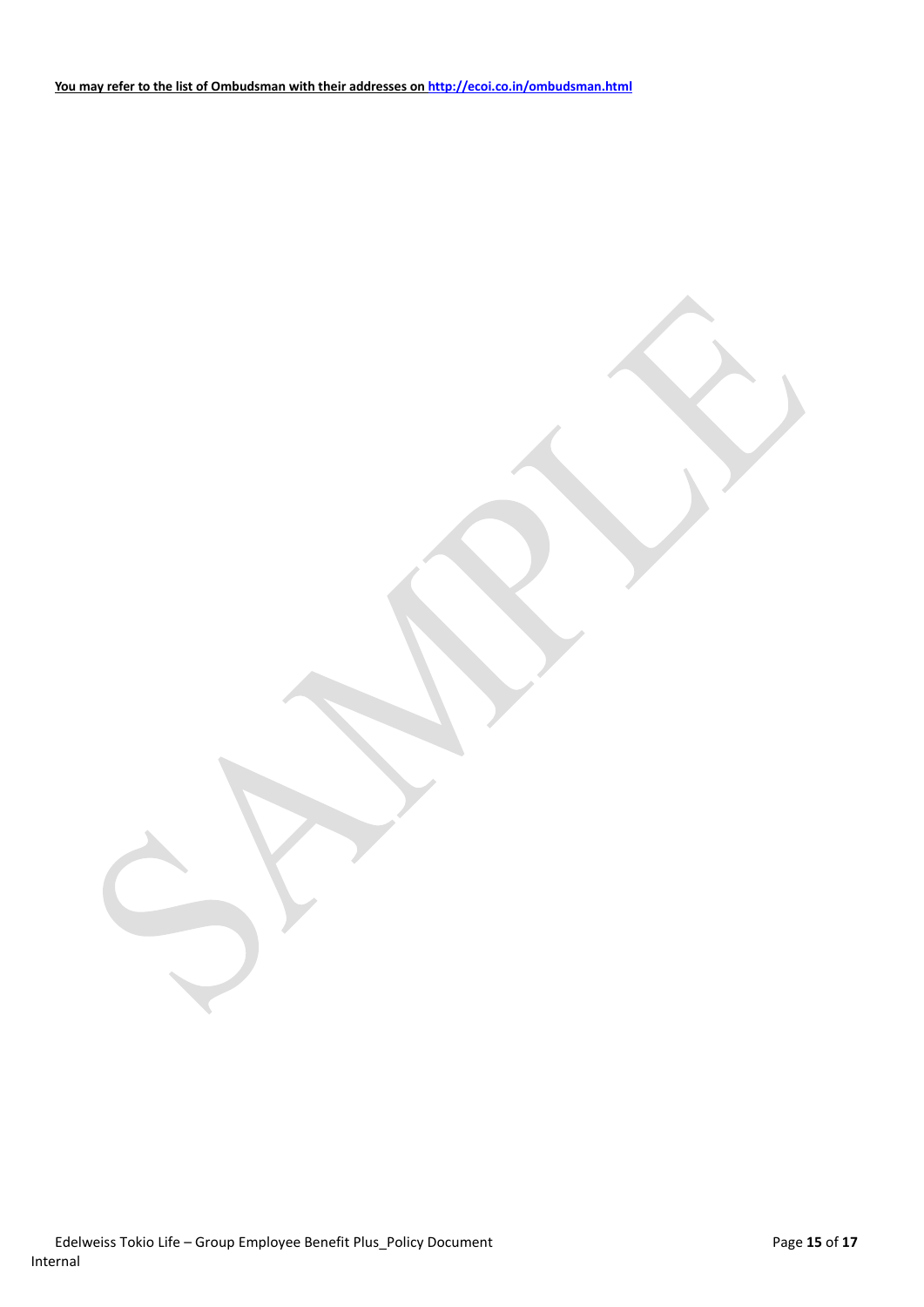#### **Section 39 - Nomination by policyholder**

Nomination of a life insurance Policy is as below in accordance with Section 39 of the Insurance Act, 1938 as amended from time to time. The extant provisions in this regard are as follows:

01. The policyholder of a life insurance on his own life may nominate a person or persons to whom money secured by the policy shall be paid in the event of his death.

02. Where the nominee is a minor, the policyholder may appoint any person to receive the money secured by the policy in the event of policyholder's death during the minority of the nominee. The manner of appointment to be laid down by the insurer.

03. Nomination can be made at any time before the maturity of the policy.

04. Nomination may be incorporated in the text of the policy itself or may be endorsed on the policy communicated to the insurer and can be registered by the insurer in the records relating to the policy.

05. Nomination can be cancelled or changed at any time before policy matures, by an endorsement or a further endorsement or a will as the case may be.

06. A notice in writing of Change or Cancellation of nomination must be delivered to the insurer for the insurer to be liable to such nominee. Otherwise, insurer will not be liable if a bonafide payment is made to the person named in the text of the policy or in the registered records of the insurer.

07. Fee to be paid to the insurer for registering change or cancellation of a nomination can be specified by the Authority through Regulations.

08. On receipt of notice with fee, the insurer should grant a written acknowledgement to the policyholder of having registered a nomination or cancellation or change thereof.

09. A transfer or assignment made in accordance with Section 38 shall automatically cancel the nomination except in case of assignment to the insurer or other transferee or assignee for purpose of loan or against security or its reassignment after repayment. In such case, the nomination will not get cancelled to the extent of insurer's or transferee's or assignee's interest in the policy. The nomination will get revived on repayment of the loan.

10. The right of any creditor to be paid out of the proceeds of any policy of life insurance shall not be affected by the nomination.

11. In case of nomination by policyholder whose life is insured, if the nominees die before the policyholder, the proceeds are payable to policyholder or his heirs or legal representatives or holder of succession certificate.

12. In case nominee(s) survive the person whose life is insured, the amount secured by the policy shall be paid to such survivor(s).

13. Where the policyholder whose life is insured nominates his:

a. parents or

b. spouse or

c. children or

d. spouse and children

e. or any of them

- the nominees are beneficially entitled to the amount payable by the insurer to the policyholder unless it is proved that policyholder could not have conferred such beneficial title on the nominee having regard to the nature of his title.

14. If nominee(s) die after the policyholder but before his share of the amount secured under the policy is paid, the share of the expired nominee(s) shall be payable to the heirs or legal representative of the nominee or holder of succession certificate of such nominee(s).

15. The provisions of sub-section 7 and 8 (13 and 14 above) shall apply to all policies maturing for payment on the commencement of The Insurance Act, 1938.

16. If policyholder dies after maturity but the proceeds and benefit of the policy has not been paid to him because of his death, his nominee(s) shall be entitled to the proceeds and benefit of the policy.

17. The provisions of this Section 39 are not applicable to any life insurance policy to which Section 6 of Married Women's Property Act, 1874 ('MWP Act') applies or has at any time applied except where, a nomination is made in favour of spouse or children or spouse and children whether or not on the face of the policy it is mentioned that it is made under Section 39. Where nomination is intended to be made to spouse or children or spouse and children under Section 6 of MWP Act, it should be specifically mentioned on the policy. In such a case only, the provisions of Section 39 will not apply.

*[Disclaimer: This is a simplified version of Section 39 of the Insurance Act, 1938 as amended from time to time. The Policyholders are advised to refer to The Insurance Act, 1938 as amended from time to time for complete and accurate details.]*